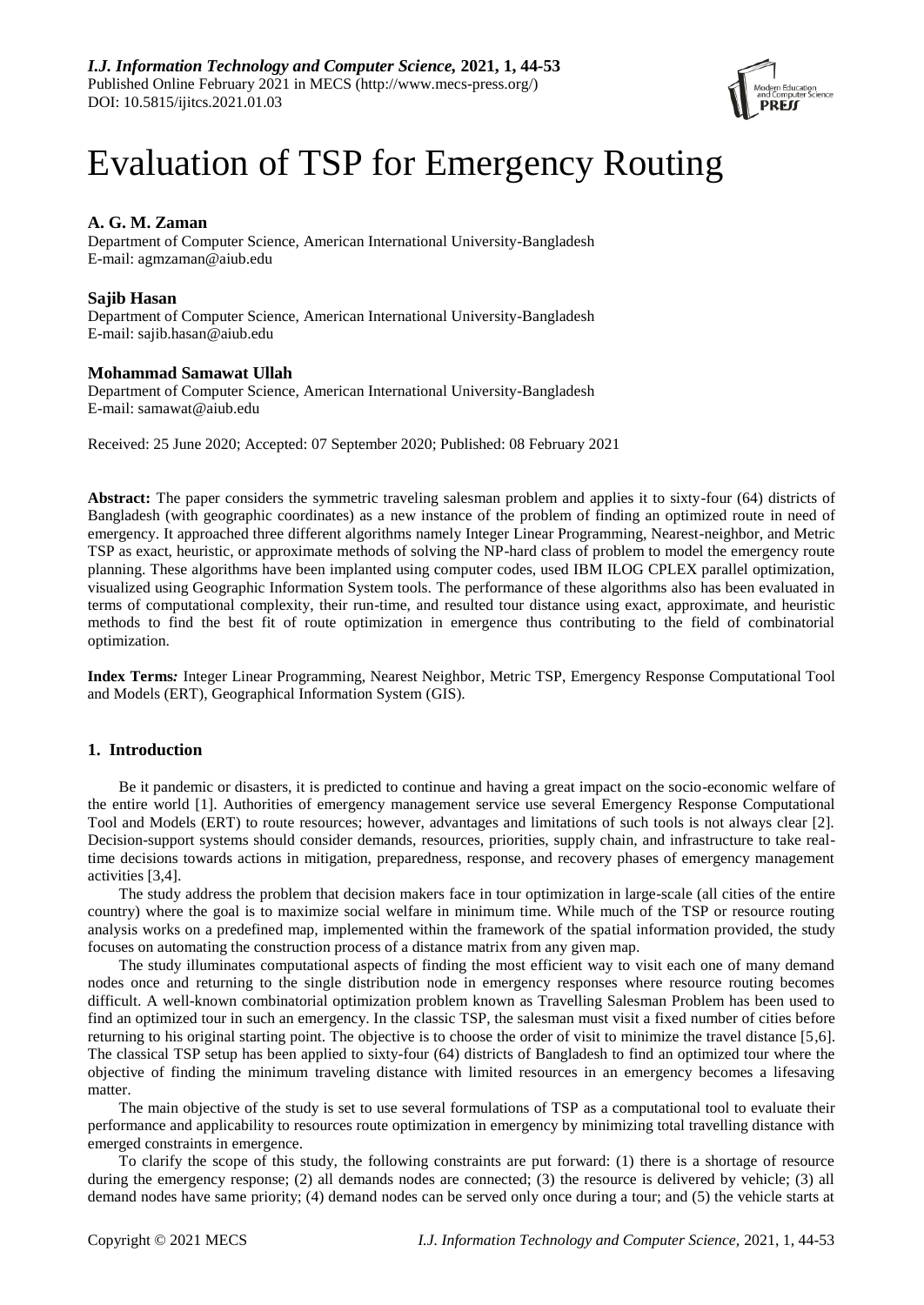the distribution center and returns to the same distribution center. Routing problems in emergency response determine which vehicle will visit which demand point in which sequence with the objective of minimizing the total distance traveled [7].

Throughout the study the authors hope to build a framework and propose the tool of finding the optimal tour in emergence utilizing exact, approximate, or heuristic methods of combinatorial optimization problem. The study also hope to achieve a visualization technique to recommend the resulted tour.

The rest of the paper is organized as follows. In Section II, we justify the Travelling Salesman Problem for resource routing problems in an emergency. In Section III, we describe three different TSP models in terms of their configuration and computational complexity. Computational results are reported in Section IV. Finally, some concluding remarks directions are presented in Section V.

## **2. Related Works**

Strategic preparedness and response plan needed during pandemic (ex. COVID-19) or in any natural disaster [2,3,4,15,16]. The study raise the importance of resource routing for emergency response and apply TSP as a tool of emergency management system using geospatial data to plan optimal route thus reducing time and cost of resource distribution.

Resource routing during an emergency would be needed for delivering social or medical services to individuals at their homes rather than individuals coming to the service point [8]. Different organizations get involved, different kind of resources (consumable or non-consumable) may have to be provided, coordinated, and becomes a difficult activity during an emergency [9]. Thus, resource planning and routing becomes crucial to increase responsiveness.

Routing problems in an emergency may have to consider random events such as unavailability or variability of resources, uncertain environment, damaged transportation network, complex traffic system, available vehicles and their capacity, and dynamic demand change [9,10,11]. During these emergency situations Travelling Salesman Problem may be applied in small instances of resource routing with heterogeneous vehicles and demand points [10,11,12]. Cluster analysis can also be combined with Travelling Salesman Problem during this kind of emergency, where TSP is applied in each cluster of categorized customers with most similarities [13,14]. Disconnected disaster affected regions can be combined with single distribution center and TSP can be applied to each of these disconnected regions locally; satisfied by more than one vehicle in-terms of Vehicle Route Planning (VRP) [15,16].

In an emergency, appropriate routing technology with the use of traditional routing algorithms traveling salesman problem can save lives [17]. With the main objective of finding the optimized tour in any scale of instances, it is important to consider additional objective functions and constraints.

#### **3. TSP Formulation and Computational Complexity**

Finding the shortest route in large solution space (in our instance it is 64 districts of Bangladesh) using the classical TSP becomes NP-hard of combinatorial problem [23,24,25]. Among many formulations of TSP, the study use Integer Linear Programming (ILP) for exact optimal solution and Nearest Neighbor Algorithm (NNA) for near optimal solution to identify the dominance among them during emergency response by comparing results [19,25,33,40].

Given Sixty-Four (64) demand points to finding the most efficient way to visit them for distributing resources becomes an optimization problem. Solving the optimization problem with a large solution space is NP-hard or NPcomplete when we calculate every possible solution to choose the best solution [6]. For our instance, finding the shortest tour of all sixty-four districts of Bangladesh using the classic traveling salesman problem thus requires exponential time [6**,**7].

There exist many formulations of the TSP even in symmetric and asymmetric form [18,19]. This paper analyzes and compares two polynomial and one exponential formulation of the traveling salesman problem. The exact optimal solution has been found using Integer Linear Programming formulation then compared with two other approximate solution procedures namely the Nearest Neighbor Algorithm and Metric formulation of the TSP. These three different formulations and their computational complexity have been discussed in this section.

#### *3.1. Representation of TSP*

There are *n* demands nodes as a set  $A = \{1,2,\ldots,n\}$ , distance between any two nodes is  $C_{ij} = n(where, 0 < n \leq$ 757) and distance among all cities are stored in  $n \times n$  distance matrix; whether they are connected directly or not. The following notation is used:

 $n =$  number of demand nodes to be visited  $i, j =$  indices of nodes between 1 to n integer

 $x_{ijt} = \begin{cases} 1 & \text{if exists edge between } i \text{ and } j \text{ in step } u_i \\ 0 & \text{otherwise.} \end{cases}$ 

0 otherwise

 $c_{ii}$  = cost or distance between node i to j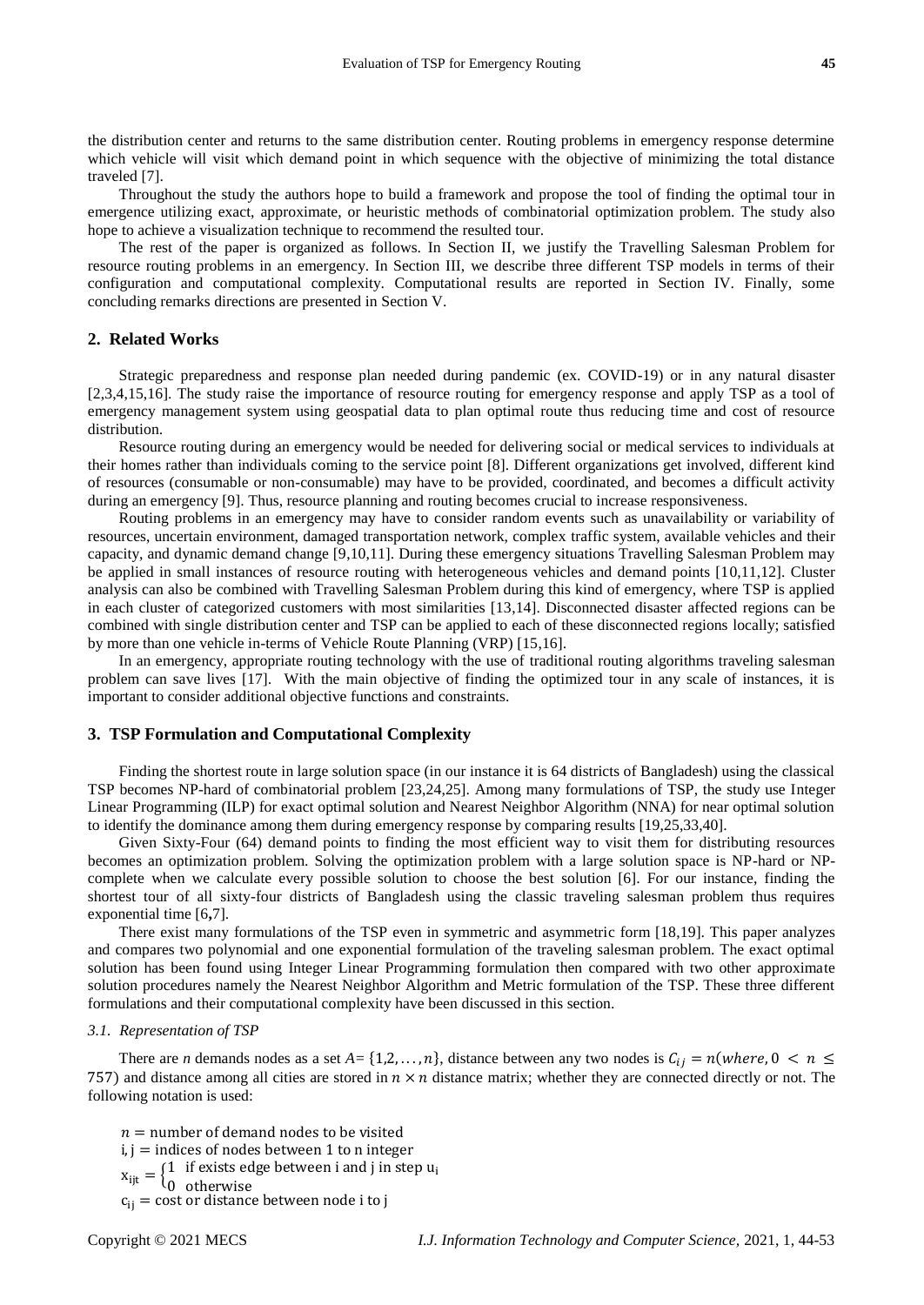#### $u_i$  = steps to visit city i

The optimal solution is the lowest total distance traveled in the hypothetical tour. The objective function (O) is a minimization of the total sum of costs (distances) of all the chosen elements of the tour:

Minimize 
$$
o = \sum_{i \in A} \sum_{\substack{j \neq i \\ j \in A}} c_{ij} x_{ij}
$$
 (1)

For all step of  $u_i$ , there exists only one edge and more than one pair of nodes is not possible to visit in each step, the tour is subject to the following constraint-

$$
\sum_{\substack{i \in A \\ i \neq j}} x_{ij} = 1, \qquad given \ j \in A
$$
 (2)

For each node *i*, there is only one other node *j* which is being reached, at some time, hence the constraint:

$$
\sum_{\substack{j\in A\\j\neq i}} x_{ij} = 1, \qquad given \ i \in A
$$
 (3)

The node, which is reached at step  $u_i$ , will not be included in step  $u_i + 1$  of the tour to exclude disconnected subtours. This constraint of sub-tour elimination can be formulated as:

$$
(u_i - u_j) + (n - 1)x_{ij} \le (n - 2) \forall_{i, j \in A}, i \ne j
$$
\n(4)

#### *3.2. ILP Formulation*

The exact solution approach of TSP would evaluate all possible combinations of n demand nodes. For n nodes, there are (n-1)! possible number of permutations thus exists (n-1)! Routes [20,21]. The sub-tour-elimination constraint raises a problem where for n demand nodes, the number of disjoints sub tour constraint gets added [22,23]. This make the TSP formulation large integer-programming problem [23,24,25].

When TSP becomes a linear program with a linear objective function (minimization of distance or cost) having linear inequality constraints; there are Simplex method and Interior Point method available among many popular methods for solving TSP with Integer Linear Programming formulation [25,26].

To apply linear programming solution procedure for TSP this paper applies the Simplex algorithm for relaxations of the problem to find optimal solutions, which seems to be a good choice according to some literature review [26,27,28]. The study even steps further to use IBM's CPLEX optimizer which enables decision optimization for improving efficiency [29,30].

Once determined that using the Simplex algorithm for the linear programming solution procedure of TSP would give an optimal solution, there is the branch and bound method to determine the integer optimality [27,28]. Branch and Bound method is a search procedure were for the upper bound it uses the non-integer solution and search for possible integer solutions to determine the lower bound. Optimality is achieved hen the upper and lower bound coincide [31,32].

During this study, using the above-mentioned mathematical formulation an integer programming procedure was used to result in the optimal solution with the IBM's CPLEX optimizer.

#### *3.3. NNA Formulation*

Exponential nature of Integer Linear Programming approach of TSP can be dealt with the approximate approach of finding near-optimal solution rather than optimal solution [33]

The Nearest Neighbor heuristic is simple and consider the "greedy" approach thus returns solution in reasonable computing time (polynomial time) but does not always provide even near-optimal solution [33,34]. Emergency routing would require a faster response but it also demands good solution, thus the paper evaluates the Nearest Neighbor Heuristic by two important criteria; they are: (1) the computational time required to reach the solution; and (2) performance in differences of distance concerning the optimal solution.

The algorithm simply selects the least-cost edge among the unvisited neighbor nodes to construct a tour repeatedly until all nodes are visited [35,36]. The complete path is returned as a solution once there is no more unvisited node. The path is generated as follows: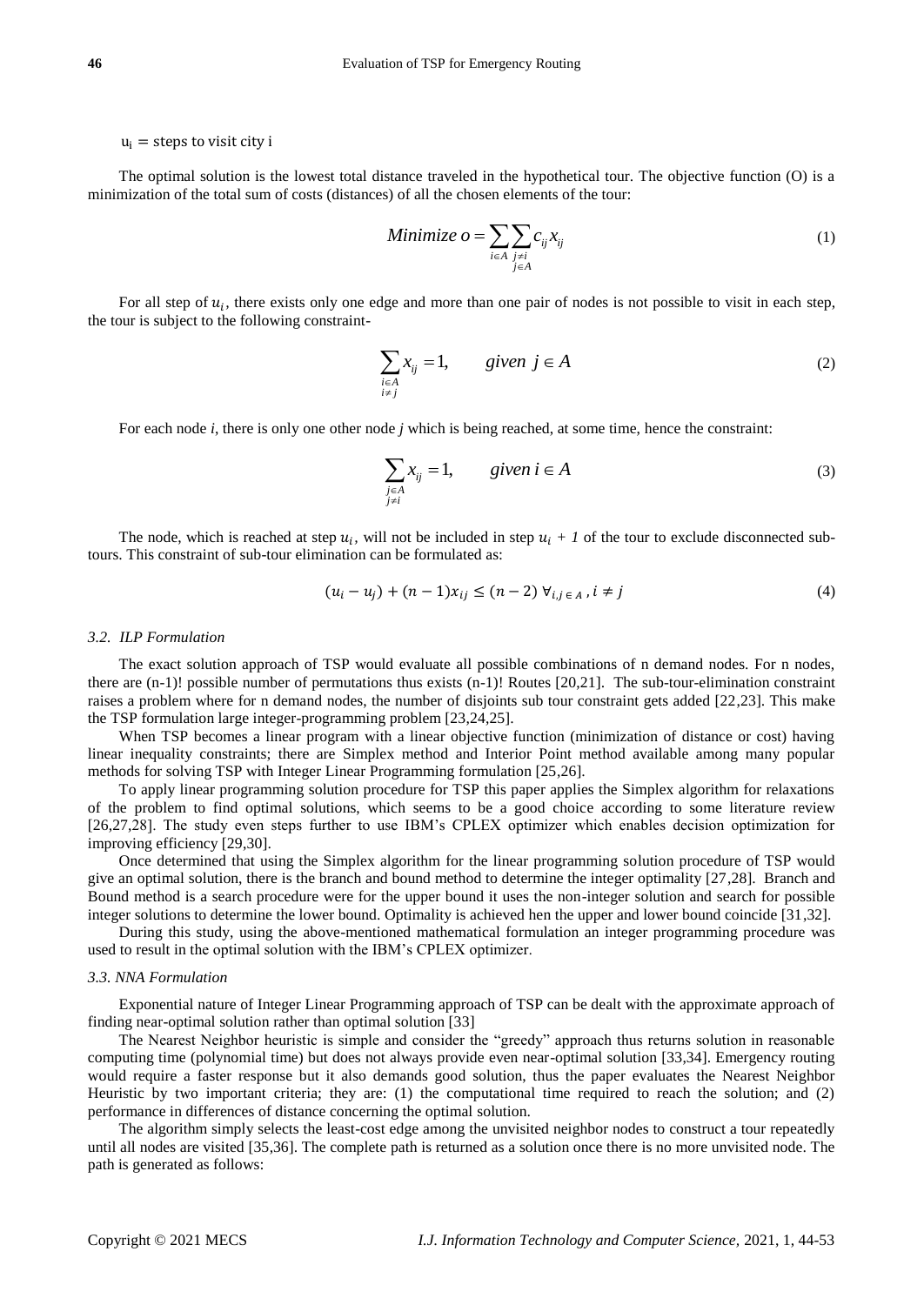- 1. Find the nearest unvisited node X from any Node
- 2. Flag X as visited.
- 3. Terminate, if remain no unvisited node.
- 4. Else set node B as the current node.
- 5. Go to step 1.

#### *3.4. Metric TSP*

The study looks further to improve the efficiency or optimality of finding the solution and take another approach namely Metric TSP. After further literature review α-approximation algorithm seems to be feasible, whose objective value would be always a factor of α from the best outcome [20,38]. Applying triangular inequality as a restriction, the problem becomes metric TSP, for which a constant factor (metric) of approximation would exist [38].

The tree doubling algorithm seems to be a good choice of 2-approximation algorithm for Metric TSP, which computes a Hamiltonian tour by using a minimum spanning tree [38,39]. A minimum spanning tree can efficiently be computed via Prim's or Kruskal's Algorithm [38].

Using a Lemma and Theorem it can be proved that the running time of Metric TSP is dominated by running time required to compute a minimum spanning tree [38,40]. This is polynomial since the minimum spanning tree is polynomial [38]. The study implements the Metric TSP to verify the solution.

### **4. Experimental Setup and Methodology**

The experimental process expect to establish a model of automating the process of constructing distance matrix of TSP problem and visualizing resulted optimal tour as recommendation for emergency management through implementation of ILP, NNA, and Metric TSP formulation. There is Data Acquisition & Preparation step to produce one-dimensional array of nodes and distance matrix, Problem formulation step to implement Java representation of three different TSP formulation, Result comparison step to compare resulted tour, and Visualization technique as recommendation of optimal tour.

To identify the applicability of our proposed model in emergency routing a step by step procedure was followed to build the model itself. The model has been implemented programmatically using Java programming language to ensure its applicability. The output results of the programming model has then been visualized as a recommendation of the route in an emergency. Three different TSP formulation of section three of this study has been applied to the dataset to compare and analyze results. This section describes the whole process and a flow diagram is given below –



Fig.1. Proposed Model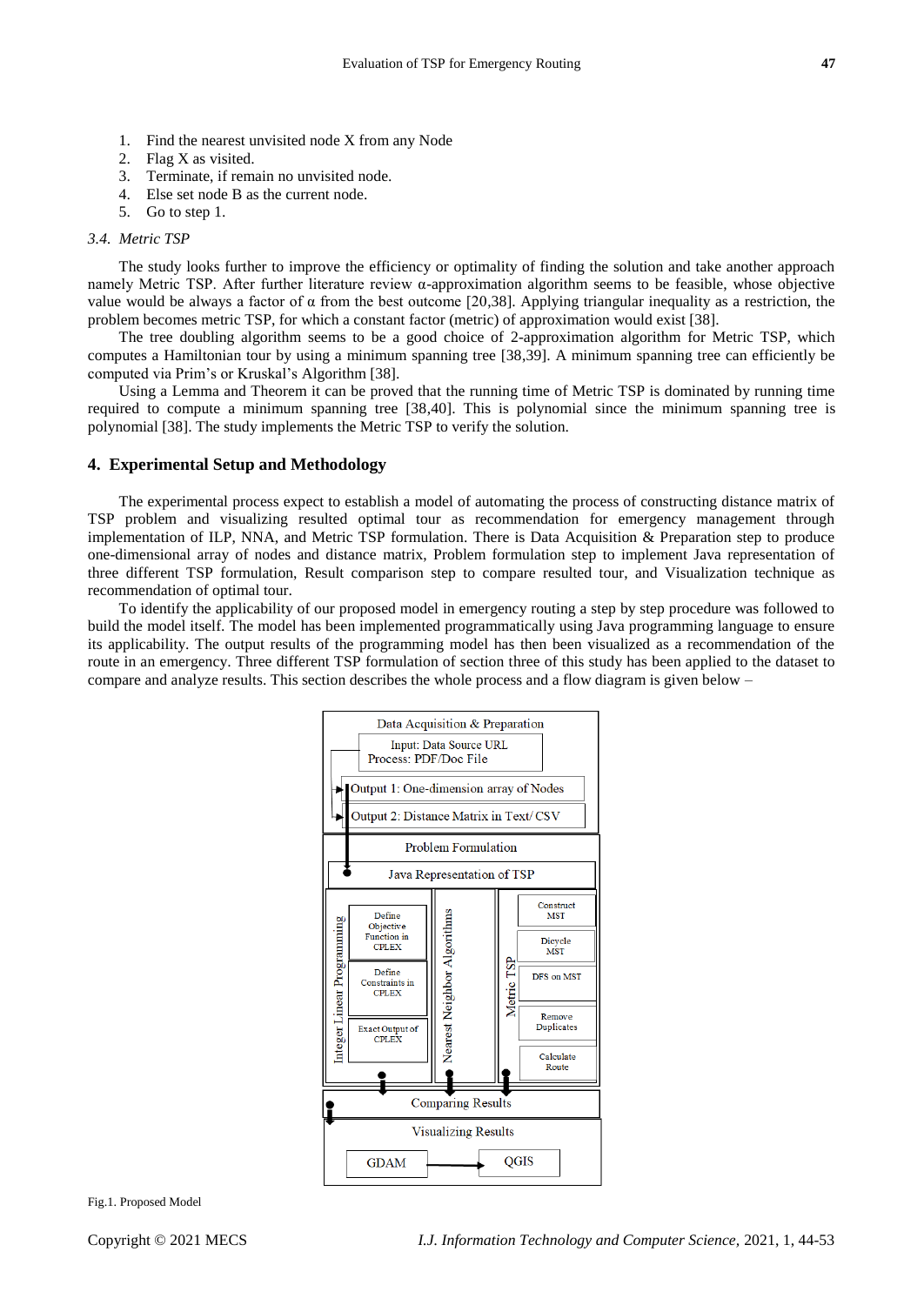#### *4.1. Data Acquisition & Preparation*

Most of the study about TSP or resource routing works on a predefined map, implemented in the context of given spatial information. The study focusses on automating the process of constructing the distance matrix from any given source.

A dataset of distances among sixty-four (64) cities of Bangladesh was generated on which the exact solution and heuristic approaches were tested. There were no available text data of the distance matrix of cities of Bangladesh but only in pdf format. From Road Transport and Highways Division of Bangladesh, a pdf file was captured and converted to a text file. A small Java program was created to automate the process. Results and the process is discussed in Section V of the study.

#### *4.2. Solution Procedure*

First, an exact enumeration procedure was implemented in a Java program using IBM's CPLEX Optimizer for efficient computation. Objective function and the three constraints for the Integer Linear Programming approach have been coded in CPLEX Model and integrated in Java program.

The computation in CPLEX Model for the exact solution took a while thus the other two approximation models proceeded for implementation with two other Java procedures. The Nearest Neighbor Algorithms were implemented using the pseudocode discussed in section 3.3 of the study. Once the NNA solution has been found where the tour difference from the optimal one was quite high, the Metric TSP algorithm was applied to find a better solution.

The solution procedure for 2-approximation Metric TSP was quite lengthy but gave better results than NNA implementation in polynomial time. The study produced a Minimum Spanning Tree from the graph of the distance matrix using the Kruskal Algorithm of MST [41,42]. Once found MST the study checked for any existing cycle [41]. A depth-first search was applied to the Minimum Spanning Tree to produce the DFS tree. Then duplicate nodes were removed from the resulted DFS tree to calculate route. A preorder traversal of the DFS resulted in the tour.

#### *4.3. Comparing Results*

The output of each algorithm has then been compared in terms of their run time and tour distance. Also, the sequence of nodes to visit has been produced as the output of each algorithm to map it to visualization.

#### *4.4. Visualizing Results*

The output of the optimal tour solution has been visualized with a directed edge on a colored country map of Bangladesh. To visualize the tour, geographic data (with latitude and longitude) of the country has been used, which is available in the Global Administrative Areas database [43]. Retrieved data from GDAM has then been used to plot the travel route on top of the geographic data and develop a tour on the map, using an opensource geographic data processing software named QGIS [44].

To draw arc from one node to another, latitude and longitude of the center of each node has been used. The resulted tour of the three different formulations (ILP, NNA, Metric TSP) of TSP has been placed on the foreground of the map of Bangladesh as a vector layer using three different shapefiles. A shapefile is a flat, nontopological system for storing geometric location and attributing geographic character information [45].

#### **5. Results and Discussions**

Academic solvers expect perfection and therefore take a very long time to determine optimal solutions and that would not work in response to an emergency. To route resources in emergency finding a solution in a fraction of time is necessary and a near-optimal solution with route optimization algorithms would work.

A good heuristic must provide near-optimal solutions, be easy to implement, flexible, and ultimately provide solutions in a reasonably short time [33,34,39]. This section shows the outcome of the procedures that have been followed in section four of the study.

#### *5.1. Data Source to Distance Matrix*

The output of the process discussed in section 4.1 of this study initially was a text file where rows are indexed by sixty-four distinct district names of Bangladesh. Figure 2 below is a part of the file.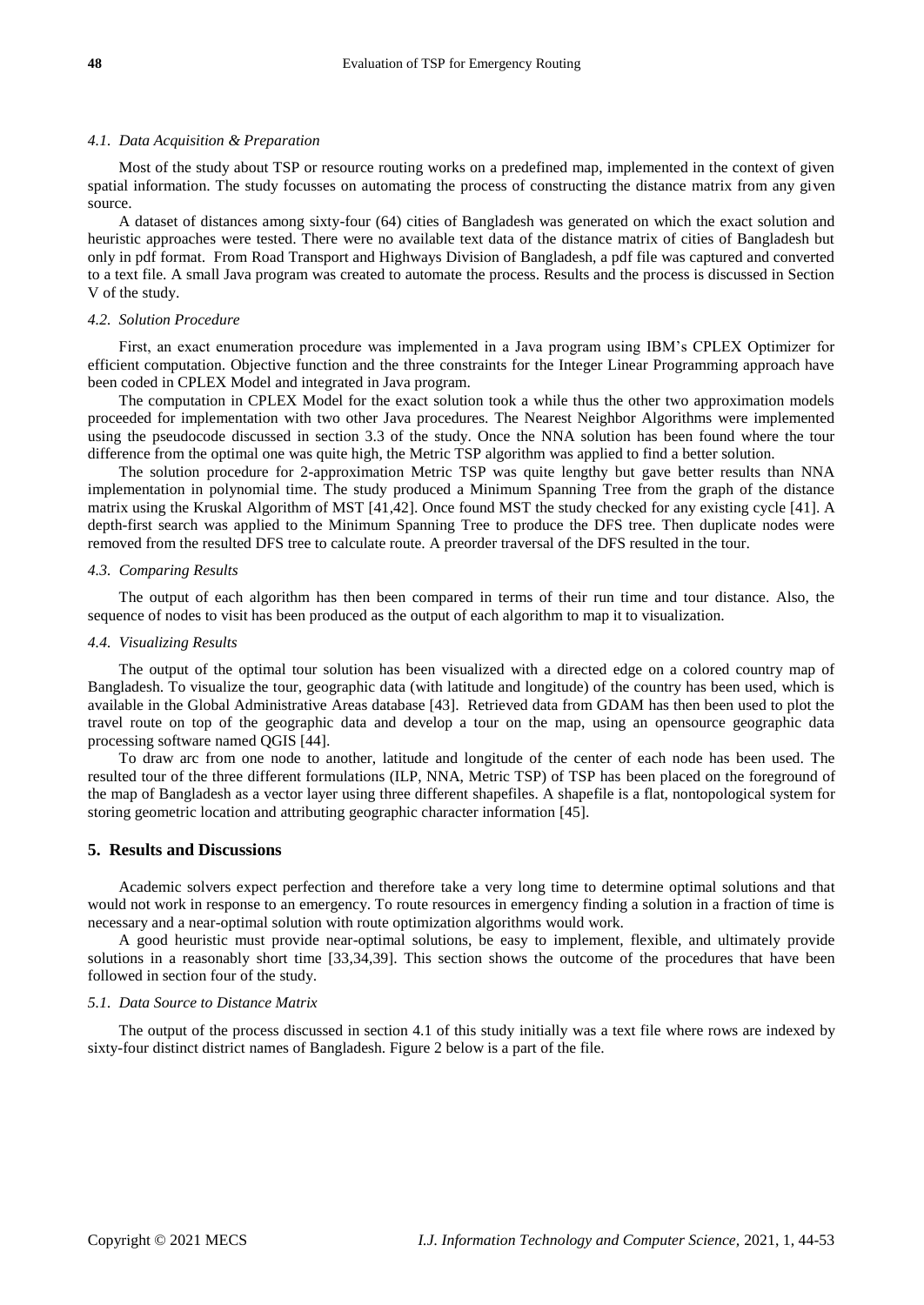|                     | Dhaka | Bagerhat | Bandarban | Barguna | Barisal | Bhola | Bogra | Brahmanbaria |
|---------------------|-------|----------|-----------|---------|---------|-------|-------|--------------|
| Dhaka               | 0     | 178      | 316       | 247     | 169     | 205   | 197   | 109          |
| Bagerhat            | 178   | 0        | 437       | 160     | 119     | 155   | 328   | 283          |
| Bandarban           | 316   | 437      | 0         | 469     | 391     | 427   | 510   | 301          |
| Barguna             | 247   | 160      | 469       | 0       | 84      | 120   | 445   | 352          |
| Barisal             | 169   | 119      | 391       | 84      | 0       | 36    | 366   | 273          |
| Bhola               | 205   | 155      | 427       | 120     | 36      | 0     | 402   | 309          |
| Bogra               | 197   | 328      | 510       | 445     | 366     | 402   | 0     | 274          |
| <b>Brahmanbaria</b> | 109   | 283      | 301       | 352     | 273     | 309   | 274   | 0            |

Fig.2. Initial text file produced from the process discussed in section 4.1

The file had sixty-five (65) columns and rows were sorted in lexicographical order of the city names. Index names were stored into a one-dimensional string array and a 64 by 64 integer array was used to create distance matrix to store distances among cities. This was a square matrix where an identical index of rows and columns correspond to the name of cities stored in the one-dimensional string array created earlier. A programming code in Java has been developed to automate the process of creating this distance matrix from a pdf file of a web source.

#### *5.2. Comparison of Results*

Integer Linear Programming formulation of the study which has been discussed in sections 3.1 and 4.1, solved the problem of finding an optimal tour in 2510.61 seconds (41.84 minutes) with a minimum total distance of 4059.0 kilometers. The minimum distance returned from the Nearest Neighbor Algorithm was 5189 kilometers, and from Metric TSP the was 5096 kilometers. These results were produced using Core i3, 2.8 GHz CPU with Ram speed of 5 GB on the Windows 10 operating system. Table 1 below shows the comparisons of different algorithms.

Table 1. Result Comparison

|                             | IL P                 | NNA        | Metric TSP      |
|-----------------------------|----------------------|------------|-----------------|
| <b>Total Distance</b>       | 4059                 | 5189 Km.   | 5096 Km.        |
| Time complexity             | Exponential (43 min) | Polynomial | Polynomial      |
| <b>Approximation Ration</b> | Optimum              | -          | 2 approximation |
| Difference                  |                      | 1130 Km.   | 1037 Km.        |

Also, tour matrix was created for every resulted output of the three different TSP formulation. Table 2 shows a part of the matrix resulted from ILP formulation of TSP.

Table 2. Part of tour matrix resulted from ILP

| <b>Source</b> | <b>Destination</b> | <b>Source</b> | <b>Destination</b> |
|---------------|--------------------|---------------|--------------------|
| <b>Dhaka</b>  | Gazipur            | Chandpur      | Lakshmipur         |
| Gazipur       | Tangail            | Lakshmipur    | Noakhali           |
| Tangail       | Sirajganj          | Noakhali      | Feni               |
| Sirajganj     | Manikganj          | Feni          | Chittagong         |
| Manikganj     | Rajbari            | Chittagong    | Rangamati          |
| Rajbari       | Faridpur           | Rangamati     | Bandarban          |

#### *5.3. Visualization of Results*

When it is about emergency routing visualizing the resulted route would help anyone to take decision and follow the resulted path [46,47]. This study visualizes the resulted tour as guidance during an emergency. Figure 3 below shows the drawn arcs resulted as a directed tour of the ILP formulation of TSP using the process discussed in section 4.4 of the study.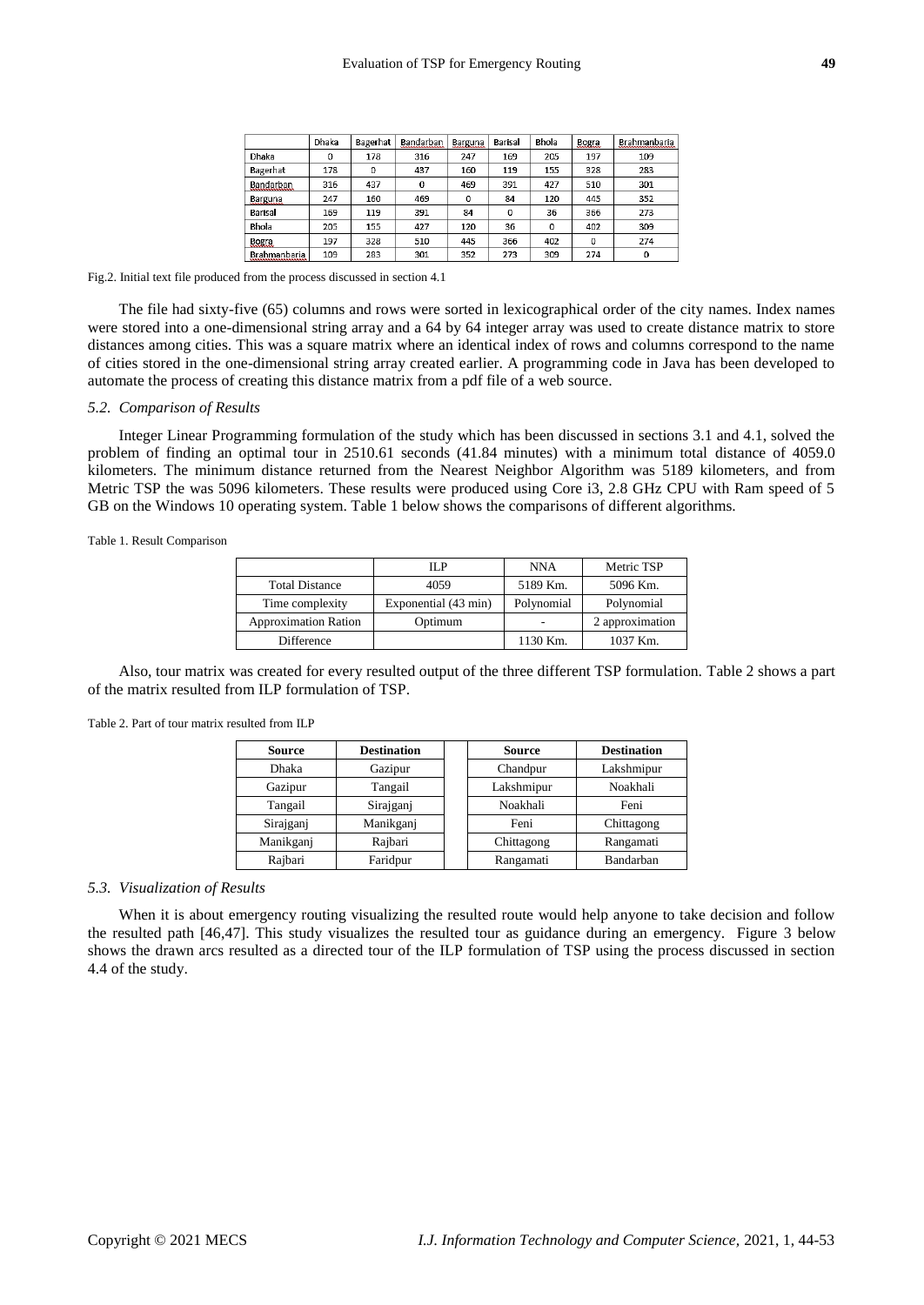

Fig.4. Visualizing Route of ILP, NNA, & Metric TSP

Also, the route of the ILP, NNA, and Metric TSP has been plotted on the same map to visualize at the same time. Figure 4 shows the result.

100

Results discussed in Section 5.1 achieve one of the objectives of the study to automate the process of distance matrix construction from any given map. Comparison of results in section 5.2 of the study helps decision makers by returning optimal resources route in emergency through minimization of total travelling distance in minimum time thus achieve the other objective of the study. Visualization of all resulted route on the given map discussed in section 5.3 achieve another objective of recommending optimal tour to take decision in emergence.

#### **6. Conclusions**

The efficiency of logistic support during emergency heavily depends on route optimization. The strategic design of emergency routing for logistic network (road or railway) using a geographic coordinate system is effective when resources are limited. The Geographic Information System (GIS) feature (geographic coordinate) of the country of Bangladesh is a new instance of traveling salesman problems to find a sequence of demand nodes to be visited systematically. The paper used this new instance of TSP to derive optimal and near-optimal routing solutions to efficiently tackle emergency response operations on large areas.

An optimal solution to a difficult problem or NP-hard class of problems is unlikely to reveal in polynomial time. Therefore, optimization problems like traveling salesman problems are solved using exact, approximate, or heuristic methods. The paper approached all these three techniques to compare the results. To find the optimal result it used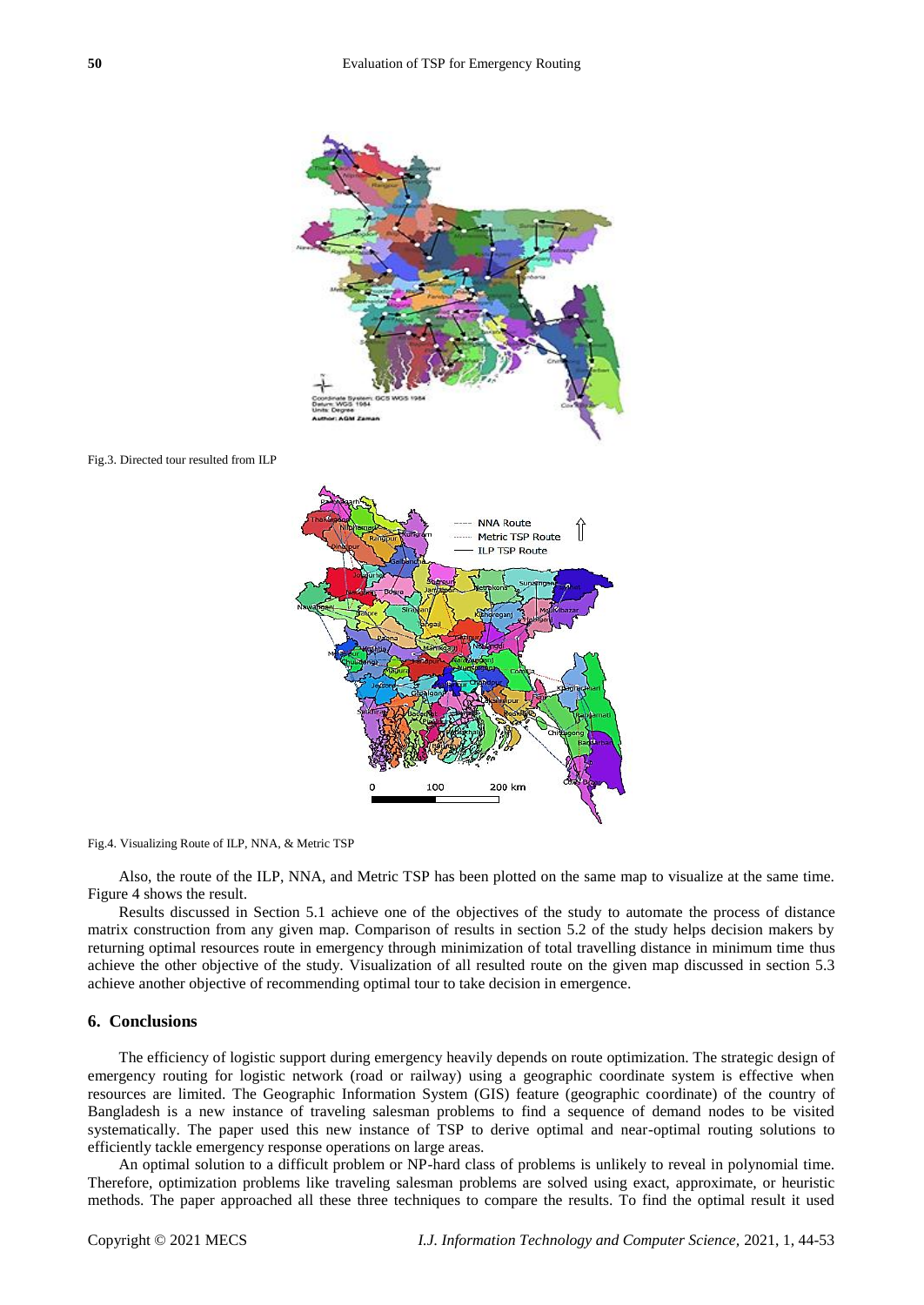IBM's CPLEX. IBM ILOG CPLEX allowed solving the problem utilizing Integer Linear Programming algorithms with parallel optimization.

The efficiency of logistic approaches in emergency has been shown in early studies [2,4,49]. Several recent works modeled the emergency tour planning as TSP [9,50] or show connections with different TSP formulation [11,12,51]. Many academic researchers attempt to include GIS services in TSP and a future work of this study aims to do so to better exploit GIS features.

The study shows the usefulness of the travelling salesman problem in emergency routing using geographic information through quantitative assessment of the proposed framework. This is an advancement of application to the first Romanian TSP instance. Future work of the study should overcome the limitation of not being able to construct an automated decision support system for complete logistic planning in emergency.

#### **References**

- [1] Annetta Burger,Talha Oz, William G. Kennedy, and Andrew T. Crooks, Computational Social Science of Disasters: Opportunities and Challenges, IJCAI,26 April 2019.
- [2] Huibo Bi, Erol Gelenbe, Emergency Management Systems and Algorithms: A Comprehensive Survey, arXiv®, Cornell University, 21 Jun 2019.
- [3] World Health Organization, 2019 Novel Coronavirus (2019-nCoV): STRATEGIC PREPAREDNESS AND RESPONSE PLAN, Creative Commons Attribution-NonCommercial-ShareAlike, 3 February 2020.
- [4] National Research Council et al, Successful Response Starts with a Map: Improving Geospatial Support for Disaster Management, Chapter: 3 Emergency Management Framework, 2007, Page 47-80.
- [5] Hoffman K.L., Padberg M., Rinaldi G. (2013) Traveling Salesman Problem. In: Gass S.I., Fu M.C. (eds) Encyclopedia of Operations Research and Management Science. Springer, Boston, MA.
- [6] Thomas H. Cormen, Thomas H Cormen, Charles E Leiserson, Ronald L Rivest, Clifford Stein, Introduction to Algorithms, MIT Press, 2001, Page 1012-1013.
- [7] Suzanne Ma, Understanding the Travelling Salesman Problem (TSP), Routific, January 2, 2020.
- [8] Changshi Liu & Gang Kou & Yi Peng & Fawaz E. Alsaadi, 2019. "Location-Routing Problem for Relief Distribution in the Early Post-Earthquake Stage from the Perspective of Fairness," Sustainability, MDPI, Open Access Journal, vol. 11(12), pages 1-16, June.
- [9] Yi Hong, Deying Li, Qiang Wu, and Hua Xu1, Dynamic Route Network Planning Problem for Emergency Evacuation in Restricted-Space Scenarios, Journal of Advanced Transportation, 27 Jun 2018
- [10] Viana Céspedes, V. (2018.). Optimization in the planning of forest harvesting services. Master's Thesis. University of the Republic (Uruguay). Faculty of Engineering.
- [11] M. Assaf and M. Ndiaye, "Solving an Open Path Multiple Depot Multiple Traveling Salesman Problem after transformation," 2017 7th International Conference on Modeling, Simulation, and Applied Optimization (ICMSAO), Sharjah, 2017, pp. 1-4, doi: 10.1109/ICMSAO.2017.7934866.
- [12] Igor Averbakh & Wei Yu, 2020. "Multi-depot traveling salesmen location problems on networks with special structure," Annals of Operations Research, Springer, vol. 286(1), pages 635-648, March.
- [13] Kusumahardhini, N., Hertono, G. F., & Handari, B. D. (2020). Implementation of K-Means and crossover ant colony optimization algorithm on multiple traveling salesman problem. Journal of Physics: Conference Series, 1442(1), [012035]. <https://doi.org/10.1088/1742-6596/1442/1/012035>
- [14] Anaya Fuentes GE, Herna´ndez Gress ES, Seck Tuoh Mora JC, Medina Marı´n J (2018) Solution to travelling salesman problem by clusters and a modified multi-restart iterated local search metaheuristic. PLoS ONE 13(8): e0201868. https:// doi.org/10.1371/journal.pone.0201868
- [15] N. Gupta, T. Gupta, S. Samaddar and S. Roy, "WebReLog: A Web-based Tool for Disaster Relief Logistics with Vehicle Route Planning," 2019 IEEE International Conference on Systems, Man and Cybernetics (SMC), Bari, Italy, 2019, pp. 1012-1017, doi: 10.1109/SMC.2019.8913925.
- [16] P. Ganguly and S. Roy, "Post-disaster relief by vehicle route planning and service time estimation in case of Chennai floods," 2017 4th International Conference on Information and Communication Technologies for Disaster Management (ICT-DM), Münster, 2017, pp. 1-8, doi: 10.1109/ICT-DM.2017.8275694.
- [17] Gloria Cerasela Crisan, Camelia Pintea,and PinteaVasile Palade, Emergency management using geographic information systems: application to the first Romanian traveling salesman problem instance, April 2016, Knowledge and Information Systems 50(1):1-21, DOI: 10.1007/s10115-016-0938-8.
- [18] K. Ilavarasi and K. S. Joseph, "Variants of travelling salesman problem: A survey," International Conference on Information Communication and Embedded Systems (ICICES2014), Chennai, 2014, pp. 1-7, doi: 10.1109/ICICES.2014.7033850.
- [19] Padberg, M., Sung, T. An analytical comparison of different formulations of the travelling salesman problem. Mathematical Programming 52, 315–357 (1991).<https://doi.org/10.1007/BF01582894>
- [20] Matthew Chatting, A Comparison of Exact and Heuristic Algorithms to Solve the Travelling Salesman Problem, The Plymouth Student Scientist, 2018, 11, (2), 53-91
- [21] Michael Hahsler, Kurt Hornik, TSP Infrastructure for the Traveling Salesperson Problem, Journal of Statistical Software, December 2007, Volume 23, Issue 2.
- [22] Kevin M. Curtin, Gabriela Voicu Matthew T. Rice, Anthony Stefanidis, A Comparative Analysis of Traveling Salesman Solutions from Geographic Information Systems, Wiley, 09 June 2013[, https://doi.org/10.1111/tgis.12045](https://doi.org/10.1111/tgis.12045)
- [23] Chapter 9, Integer Programming and Combinatorial Optimization, MIT Open Courseware, MIT Course Number 15.083J / 6.859J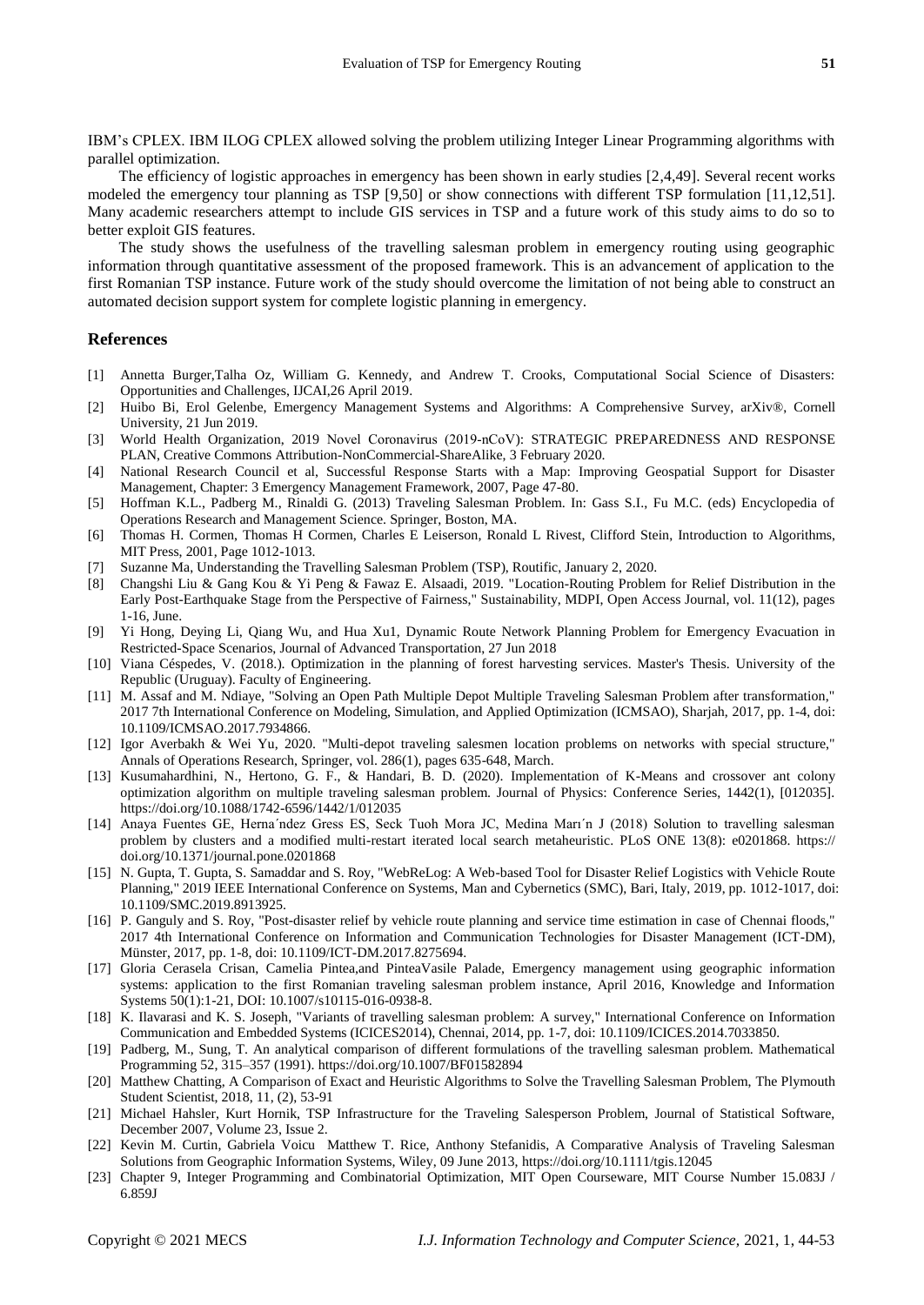- [24] C. E. Miller, Albert W Tucker, R A Zemlin, Integer Programming Formulation of Traveling Salesman Problems, Journal of the ACM,October 1960,<https://doi.org/10.1145/321043.321046>
- [25] Graver, J.E. On the foundations of linear and integer linear programming I. Mathematical Programming 9, 207–226 (1975). <https://doi.org/10.1007/BF01681344>
- [26] Andersen ED, Gondzio J, Mészáros C, Xu X (1996) Implementation of interior point methods for large scale linear programming. In: Terlaky T (ed) Interior Point Methods in Mathematical Programming.
- [27] Rujira Visuthirattanamanee, Krung Sinapiromsaran,and Aua-aree Boonperm, Self-Regulating Artificial-Free Linear Programming Solver Using a Jump and Simplex Method, mathematics- MDPI, 5 March 2020
- [28] J. Zhu, S. Qian and T. Shi, "Simplex Method of Computer Algorithms Practice," 2010 Second International Conference on Computer Research and Development, Kuala Lumpur, 2010, pp. 756-759, doi: 10.1109/ICCRD.2010.169.
- [29] CPLEX Optimizer, IBM, https://www.ibm.com/analytics/cplex-optimizer
- [30] N. Fares, M. Lebbar and N. Sbihi, "Quick response in fast fashion retail: An optimization supply chain responsiveness model," 2018 4th International Conference on Optimization and Applications (ICOA), Mohammedia, 2018, pp. 1-5, doi: 10.1109/ICOA.2018.8370565.
- [31] E.M.L.Beale, Branch and Bound Methods for Mathematical Programming Systems, Annals of Discrete Mathematics, Volume 5, 1979, Pages 201-219
- [32] David Applegate, Robert Bixby, Vasek Chvatal, William Cook, On the Solution of Traveling Salesman Problem, Documenta Mathematica-Extra Volume ICM 1998-III, 645-656
- [33] Gözde Kizilateş, Fidan Nuriyeva, Chapter on the Nearest Neighbor Algorithms for the Traveling Salesman Problem, Advances in Computational Science, Engineering and Information Technology, 2013, Volume 225
- [34] E. O. Asani, A. E. Okeyinka and A. A. Adebiyi, "A Construction Tour Technique For Solving The Travelling Salesman Problem Based On Convex Hull And Nearest Neighbour Heuristics," 2020 International Conference in Mathematics, Computer Engineering and Computer Science (ICMCECS), Ayobo, Ipaja, Lagos, Nigeria, 2020,pp.1- 4,doi:10.1109/ICMCECS47690.2020.240847.
- [35] Stefan Hougardy, Mirko Wilde, On the nearest neighbor rule for the metric traveling salesman problem, 27 March 2014, Discrete Applied Mathematics, Elsevier B.V.
- [36] S. Dhakal and R. Chiong, "A hybrid nearest neighbour and progressive improvement approach for Travelling Salesman Problem," 2008 International Symposium on Information Technology, Kuala Lumpur, 2008, pp. 1-4, doi: 10.1109/ITSIM.2008.4631549.
- [37] A H Ismail et al, Domino algorithm: a novel constructive heuristics for traveling salesman problem, 2019, IOP Conference Series: Materials Science and Engineering.
- [38] Bläser M. (2008) Metric TSP. In: Kao MY. (eds) Encyclopedia of Algorithms. Springer, Boston, MA
- [39] Chandra Chekuri, Kent Quanrud, Fast Approximations for Metric-TSP via Linear Programming, 5 Feb 2018, arXiv:1802.01242 [cs.DS]
- [40] Vladimir Deineko, Alexander Tiskin, Fast minimum-weight double-tree shortcutting for Metric TSP: Is the best one good enough?, 1 Oct 2007, arXiv:0710.0318 [cs.DS]
- [41] Christopher Clapham and James Nicholson, The Concise Oxford Dictionary of Mathematics (4 ed.), 2013, Oxford University Press.
- [42] Haiming Li, Qiyang Xia, Yong Wang, Research and Improvement of Kruskal Algorithm, October 2017, Journal of Computer and Communications, Vol.5 No.12.
- [43] Global Administrative Areas (2012). GADM database of Global Administrative Areas, version 2.0. [online] URL: [www.gadm.org](http://www.gadm.org/)
- [44] QGIS.org (2020). QGIS Geographic Information System. Open Source Geospatial Foundation Project. [http://qgis.org](http://qgis.org/)
- [45] ESRI 2017. ArcGIS Desktop: Release 10. Redlands, CA: Environmental Systems Research Institute.
- [46] Jennex, Murray E., Using Social and Information Technologies for Disaster and Crisis Management, Jan 31, 2013, IGI Global.
- [47] Sisi Zlatanova, Jonathan Li, Geospatial Information Technology for Emergency Response, Jan 24, 2008, CRC Press.
- [48] IBM ILOG (2012) User's manual for CPLEX. [ftp://public.dhe.ibm.com/software/websphere/ilog/docs/optimization/cplex/ps\\_usrmancplex](ftp://public.dhe.ibm.com/software/websphere/ilog/docs/optimization/cplex/ps_usrmancplex)
- [49] Kemball-Cook D, Stephenson R (1984) Lessons in logistics from Somalia. Disasters 8:57–66
- [50] Kirac E et al (2015) The traveling salesman problem with imperfect information with application in disaster relief tour planning. IIE Trans 47(8):783–799
- [51] Wex F et al (2014) Emergency response in natural disaster management: allocation and scheduling of rescue units. Eur J Oper Res 235(3):697–708

## **Authors' Profiles**



**A. G. M. Zaman:** Assistant Professor, Department of Computer Science in American International University-Bangladesh (AIUB), interested in Data Mining, Machine Learning, and Algorithms.